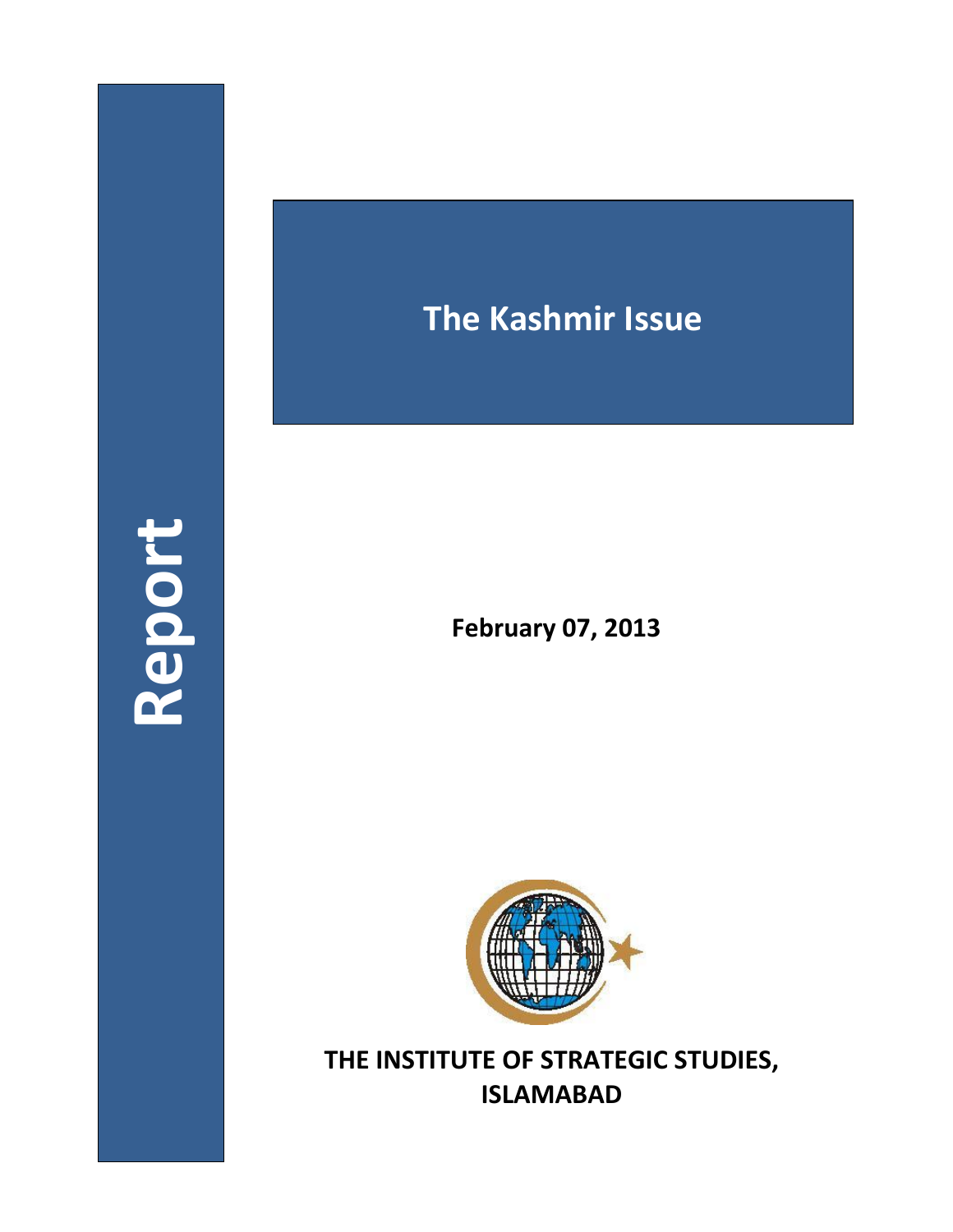## **The Kashmir Issue**



A Seminar was held at the Institute of Strategic Studies Islamabad (ISSI) under its Distinguished Lecture Series 2013 on "*The Kashmir Issue*". The event was organised to commemorate the Kashmir Solidarity Day observed every year on  $5<sup>th</sup>$  of February. The speakers at the Seminar included members of the Parliamentary Special Committee on Kashmir Senator Haji Mohammad Adeel (ANP), Dr Attiya Inayatullah, MNA (PML), Engr. Khurram Dastgir Khan, MNA (PML-N), Mr. Mohammad Seeed Khalid, former Ambassador, Mr Akram Zaki, former Secretary General, Ministry of Foreign Affairs and Mr Yusuf Nasim, APHC 9AJK Chapter).

Welcoming the speakers and the guests, the Director General (ISSI) Ambassador (Retd) Ashraf Jehangir Qazi said that Pakistan's solidarity with Kashmir is a matter of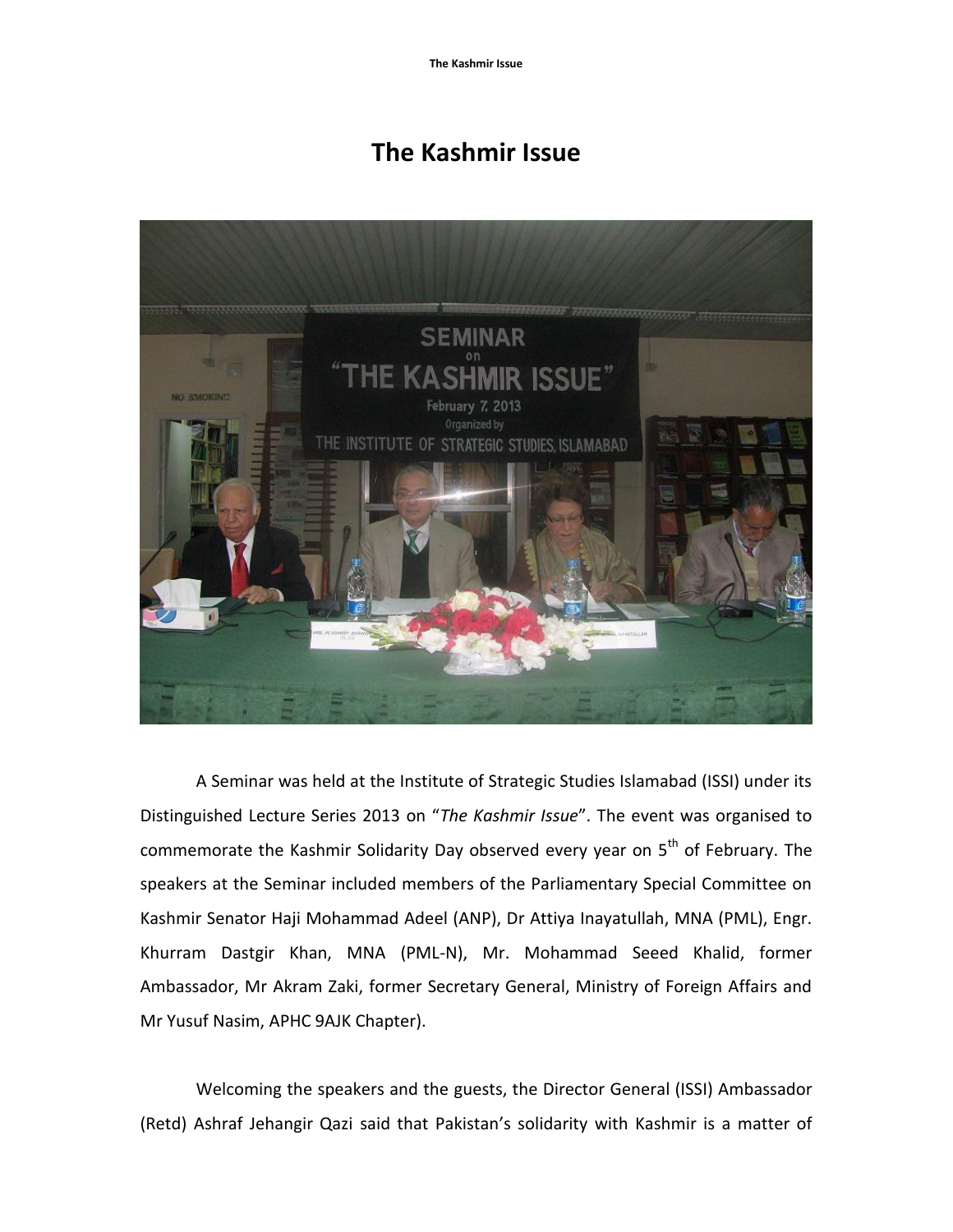primary priority. Kashmir is number one issue of Pakistan's foreign policy. He said that Kashmir Day is an occasion to reiterate Pakistan's principled support of the rights of the Kashmiri people, rights that are recognised by the international community, rights that are embodied in the UN resolutions and are part of the international law, rights that have not been exercised because of the policies of India. Pakistan will remain true to its principled stand. However, Pakistan also has to take note of the fact that it needs to provide a kind of support to the people of Kashmir that ensures progress towards the exercise of their political rights which are internationally recognised and are not time bound in any way and that the human rights conditions in occupied Kashmir improves. How should Pakistan go about it? There are many serious questions here. Pakistan has to take account of what the realities are. Rhetoric is great and rhetoric has a role to play. The reiteration of the principle has a role to play and deviation from principled stand is bad. But at the same time, adopting strategies which have no hope of success, adopting strategies which are articulated rhetorically but do not find expression in consistent practice on the ground does not translate into the genuine support for the Kashmiri people. Pakistan needs to reflect on how effective it has been in the assistance it has provided to the Kashmiri people. The record is mixed. In 1948, there was the first war over Kashmir and if that war was not fought maybe the "Azad Kashmir" would not have been "Azad". After that it was the 1965 war which led to Tashkent. Tashkent was where unfortunately the defeat of the attempt to liberate people of Kashmir found expression because there was hardly any mention of Kashmir except a reference to the problem. In 1971, the war between India and Pakistan did not take place over Kashmir but it led to the Simla Agreement. This agreement became a basic document in India-Pakistan relations over Kashmir along with the UN resolutions. According the Ambassador Qazi, the fundamental document with regard to Kashmir should be exclusively the UN resolutions on the subject. However, Simla document also came into being which talks about the Line of Control and the need for two parties to respect that Line of Control.

However, Pakistan maintained its position with regard to the Kashmir situation and praise must go to Pakistan's former Prime Minister late Zulfikar Ali Bhutto that with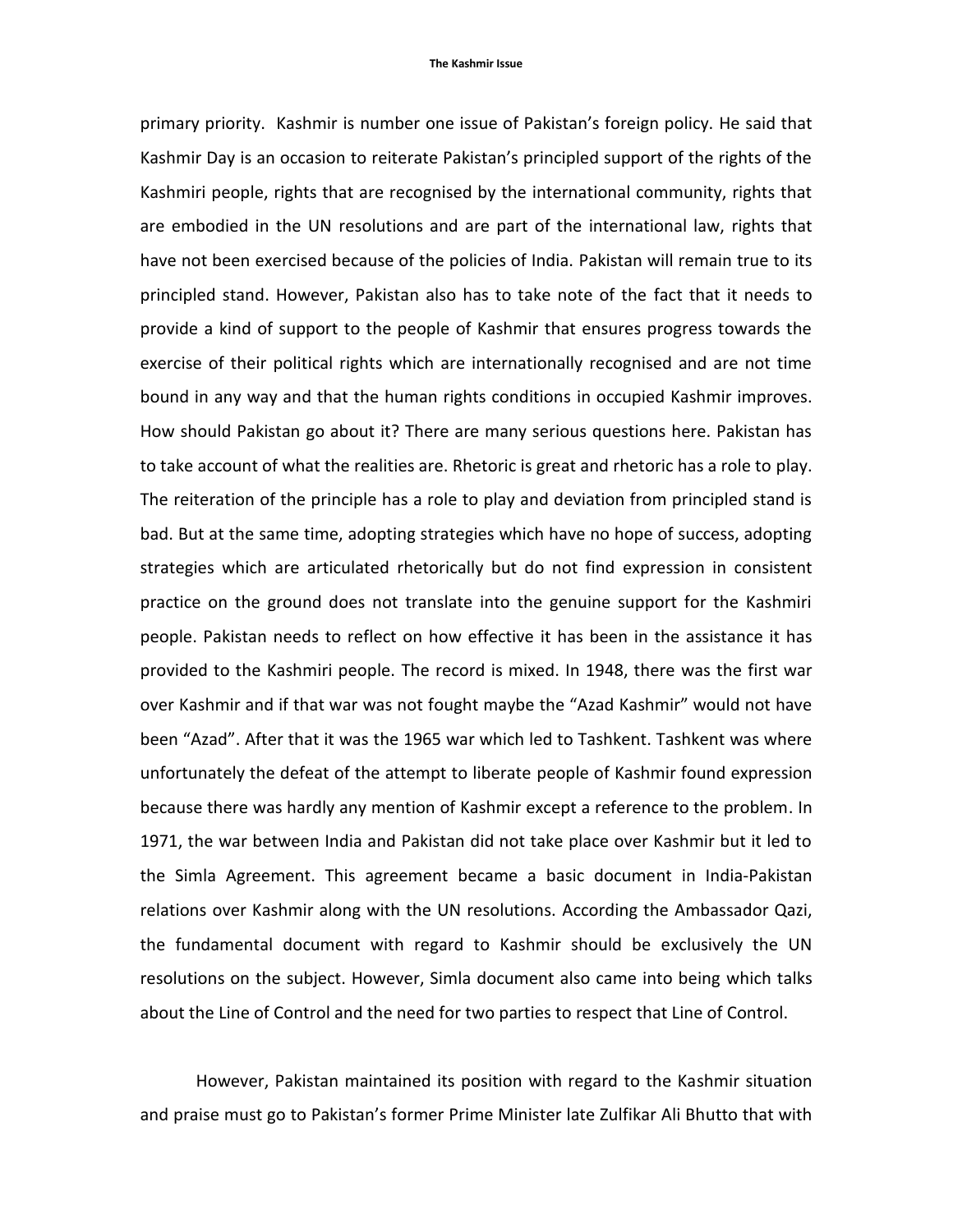empty hands he was able to negotiate an agreement in which Pakistan managed to preserve its position. Nevertheless, it reflected the outcome of the 1971 war in the sense that for the whole decade Pakistan barely raised the issue of Kashmir in the UN after that and the international community began to see Kashmir as a bilateral issue.

In 1988 when the Soviets withdrew from Afghanistan, there was a new phase in Kashmir where there was an uprising by the JKLF which was joined by other Kashmiri parties. It was not clear at that time what Pakistan's policy really was and there was ambiguity with regard to what the strategy was and what the outcome would be. Afterwards, that uprising which led to colossal sacrifices by the Kashmiri people did not lead to the achievement of their freedom objectives.

In 1999, there was the Kargil incident. Kargil was the tragedy by any measure. It was the most unfortunate development. There was no planning and the outcome of Kargil was unfortunately inevitable. As a result of Kargil, instead of the right of selfdetermination of the Kashmiri people being highlighted, the need for Pakistan to respect the LoC was highlighted. This was a major betrayal of the Kashmir cause as instead of achieving something, it led to a major loss. Kargil was followed by 9/11 where Pakistan on many issues reversed its position and with regard to Kashmir, the international community began to see any armed freedom struggle as a terrorist movement unless it was approved by Washington or other western capitals. Hence, because of Kargil and 9/11 and Pakistan's response to it, the Kashmir issue went completely on the back burner and the sacrifices by the Kashmiri people appeared to have gone in vain.

In 2003, after the standoff between India and Pakistan when there was an eyeball to eye-ball confrontation on the border, General Musharaf made a statement that Pakistan can set the UN resolutions aside and try to find some mid ground with India over Kashmir. This was a statement of most serious irresponsibility. The UN resolutions embodied the rights of the Kashmiri people. No Pakistani gave those rights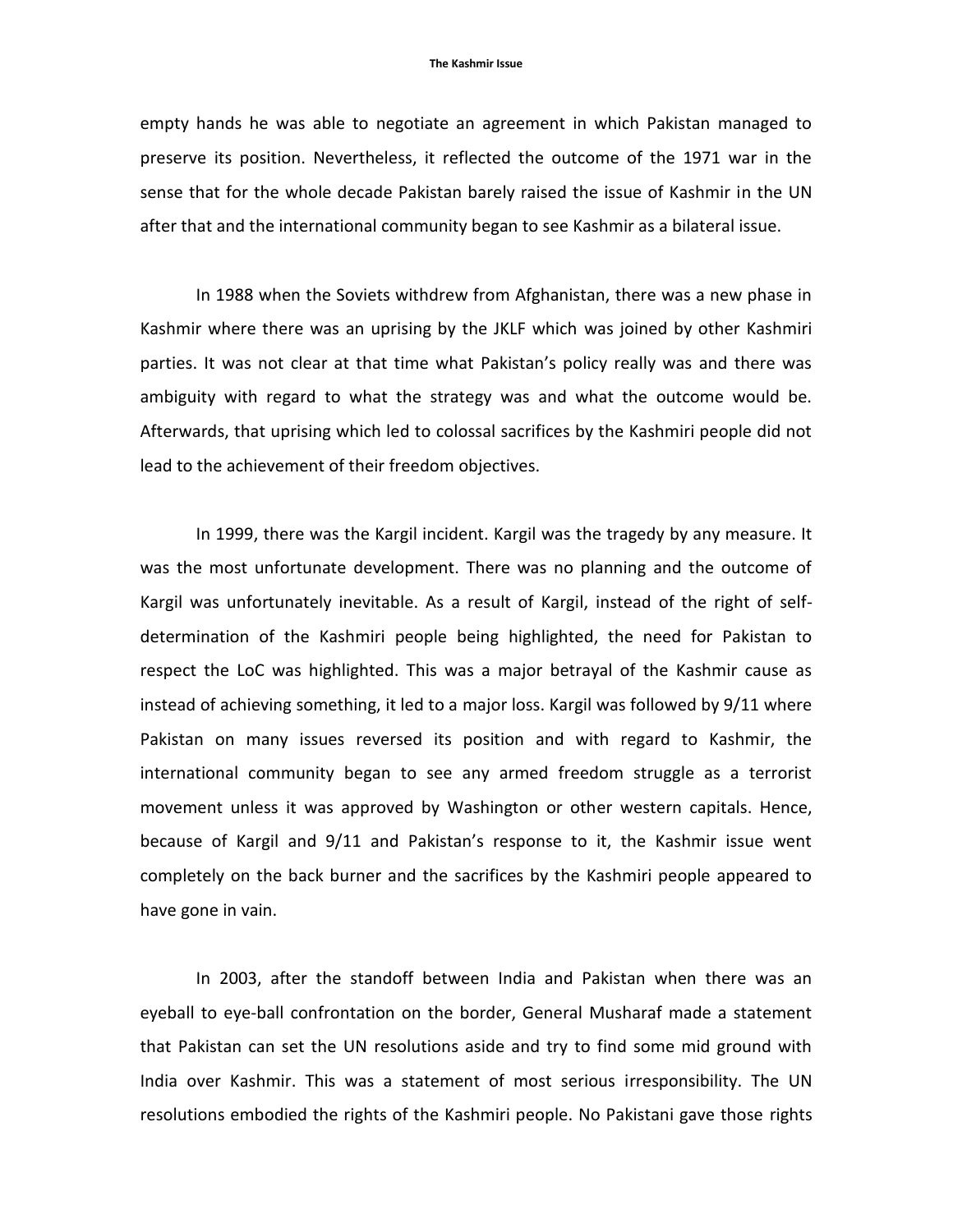to the Kashmiris and no Pakistani has the right to withdraw those rights because those rights are of the Kashmiri people. This criminal policy statement was then further exacerbated when Indian Prime Minister Vajpayee came to Islamabad and in a joint statement, Pakistan practically reiterated the same position and so Pakistan was seen, despite all the advice that the Foreign Office was giving, to be moving away from the UN resolutions which was the central plank of Pakistan's Kashmir policy. Without the Security Council resolutions being recognised as current and permanent until implemented, Pakistan would not be legally a party to the Kashmir dispute. Pakistan can only be a party to the Kashmir dispute by virtue of the UN resolutions and Kashmiri people can only challenge the Indian claim of accession to India with reference to the UN resolutions. With Pakistan's setting aside the UN resolutions, Indian stance that Pakistan is not a party to the dispute, and there is no dispute but just a problem created by Pakistan and Kashmir is an integral part of India would stand legally almost unchallenged. So those statements made by the then President of Pakistan was a stab in the back for the Kashmiri people from which it has been very difficult to recover. Due to the efforts of the Foreign Office, Pakistan managed to re-establish its claim that UN Security Council (UNSC) resolutions remain the basis of the Pakistan's policy for Kashmir. The years 2004-2007 saw efforts through back channel process to try and reach a solution. Back channel is always a useful instrument in diplomacy between the two countries. It is meant to deal with problems. It is known as trouble shooting mechanism. However, this process does not try to resolve the whole problem as back channel has to surface for it to mean anything. Nonetheless, it is now known that back channel negotiations involved agreement on several points. It involved the territorial status quo being recognised by both sides but some joint mechanisms being brought into play and it was about the period of some fifteen years which could then be accepted or not accepted. The impact of this back channel negotiation was that it divided the opinion in Pakistan and also divided the APHC. There is a strong body of opinion which argues that given the realities, there is no other basis on which to make progress other than something like the back channel. This is a matter that should surface for public debate in Pakistan, Azad and Occupied Kashmir, so that people can express their opinion on this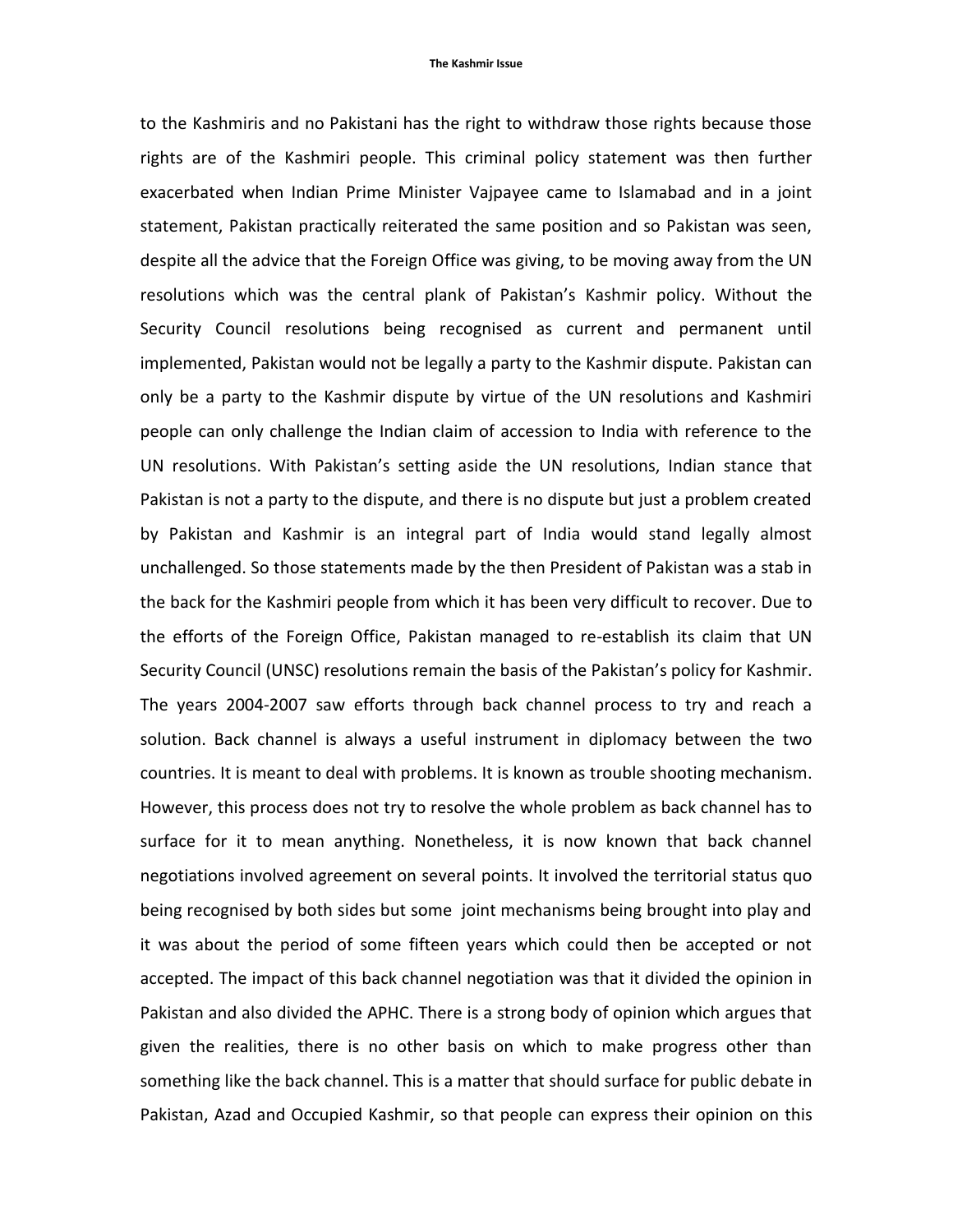matter because ultimately, whether back channel or open channel, any solution should be in conformity with UNSC resolutions. The UNSC resolutions give two options. Some people today talk about the need for third option. But UN resolutions do not confer it right now. To oppose this third option is the only point on which India and Pakistan agree. Pakistan refers to the UNSC resolutions which do not talk about third option. India talks about whole of Kashmir being part of India and therefore, third option is irrelevant as far as India is concerned. So the irony is that the third option, which may or may not be the preference of the people of Occupied Kashmir to some extent, is totally rejected by both India and Pakistan. But there is an answer to this in the Constitution of Pakistan which everybody seems to have ignored. Article 257 of the Constitution of Pakistan says that when the Kashmiris are able to exercise their right of selfdetermination through the plebiscite conducted by UN, should the Kashmiris decide in favour of Pakistan, the relationship which they have with Pakistan will be determined by the representatives of Kashmir, by the people of Kashmir themselves. They may choose to have a looser relationship or a tighter relationship with the government in Islamabad than the provinces. They can choose any relationship and this gives them the essence of the third option within the Pakistani option. So why is there a difference between the Pakistan option and the third option? There is no difference except that the third option is opposed by both India and Pakistan and has zero percent chance of reality whereas the Pakistan option, if the people of Kashmir unite behind it, can become the basis for a joint negotiating position between Pakistan and the entire people of Occupied Kashmir viz-a-viz India. This will, over a period of time, given the improvement in India-Pakistan relations and given the flexibility on the part of India which is zero right now, be a much better chance for Pakistan to negotiate from a stronger position. The Kashmiri rights are there and Pakistan supports them but it has not been consistent in practical terms in its support for these principles.

Dr. Attiyah Inayatullah, speaking at the occasion, referred to the Kashmir struggle as the 'Kashmir Spring' and deplored the fact that the 'Kashmir Spring' has not been highlighted as 'Arab Spring' has been on all the fronts. She articulated that this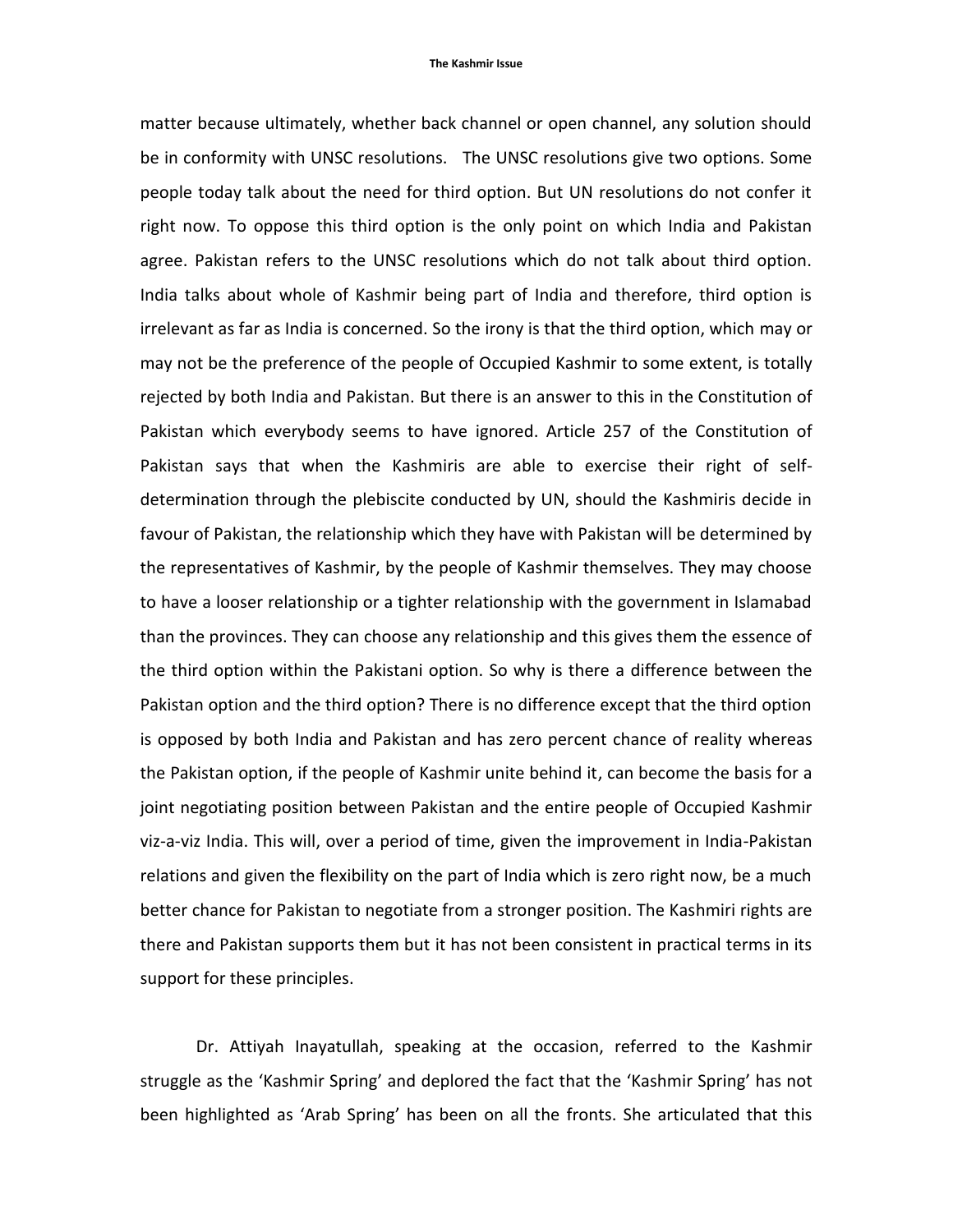emerged in the summer of 2008 and gathered steam in 2009 and 2010. She said that the entire world saw people of Kashmir fight with stones for "Azadi" and in response they were maltreated and thrown in jail by the Indian forces. Situation got further deteriorated with the 2010 "Jail Bharo Tehreek" by Indian forces with harsh curfew and shoot at sight orders. She said that the Kashmir struggle has always been non-violent but people of Kashmir have been inflicted with violence. She held that India did not provide space for the peaceful resolution of the Kashmir dispute and instead opted for harsher measures to crush the freedom movement. The struggle within Kashmir is to awaken the conscience of world and for this the movement has to be sustained. She said that peace in Kashmir is indispensible if international community want peace in Kabul. Dr. Inayatullah said that the people of Kashmir are not working on any agenda. It is an indigenous struggle and is solely for their self-determination. She emphasised the fact that for the resolution of Kashmir, hypocrisy and double standards cannot work. She opined that Pakistan's trade and cultural ties with India must not undermine its stance for the resolution of the Kashmir issue. Keeping this fact in mind, Pakistan should cooperate and collaborate with India. She said that Kashmir is the frontline of the region so Pakistan should work for the peace in Kashmir with the notion of "Peace first then Friendship".

Engr. Khurram Dastgir Khan was of the view that after the incidents of 9/11 and attack on the Indian Parliament, the international community had lost its interest in Kashmir. From 2008-2010 Pakistan had many opportunities to regain that focus but unfortunately, all those opportunities were lost. Today, it is felt that the Kashmir issue is fading away. A lot of progress is being made in the areas of trade and economy which is good. But at the same time, Pakistan should make sure that the issue of Kashmir does not lose its importance. He also demanded that all draconian laws like AFSPA and Public Safety Act should be revoked.

Senator Haji Mohammad Adeel, while expressing his thoughts on the subject, said that Kashmir is unfinished issue of the Subcontinent for years and still it is to be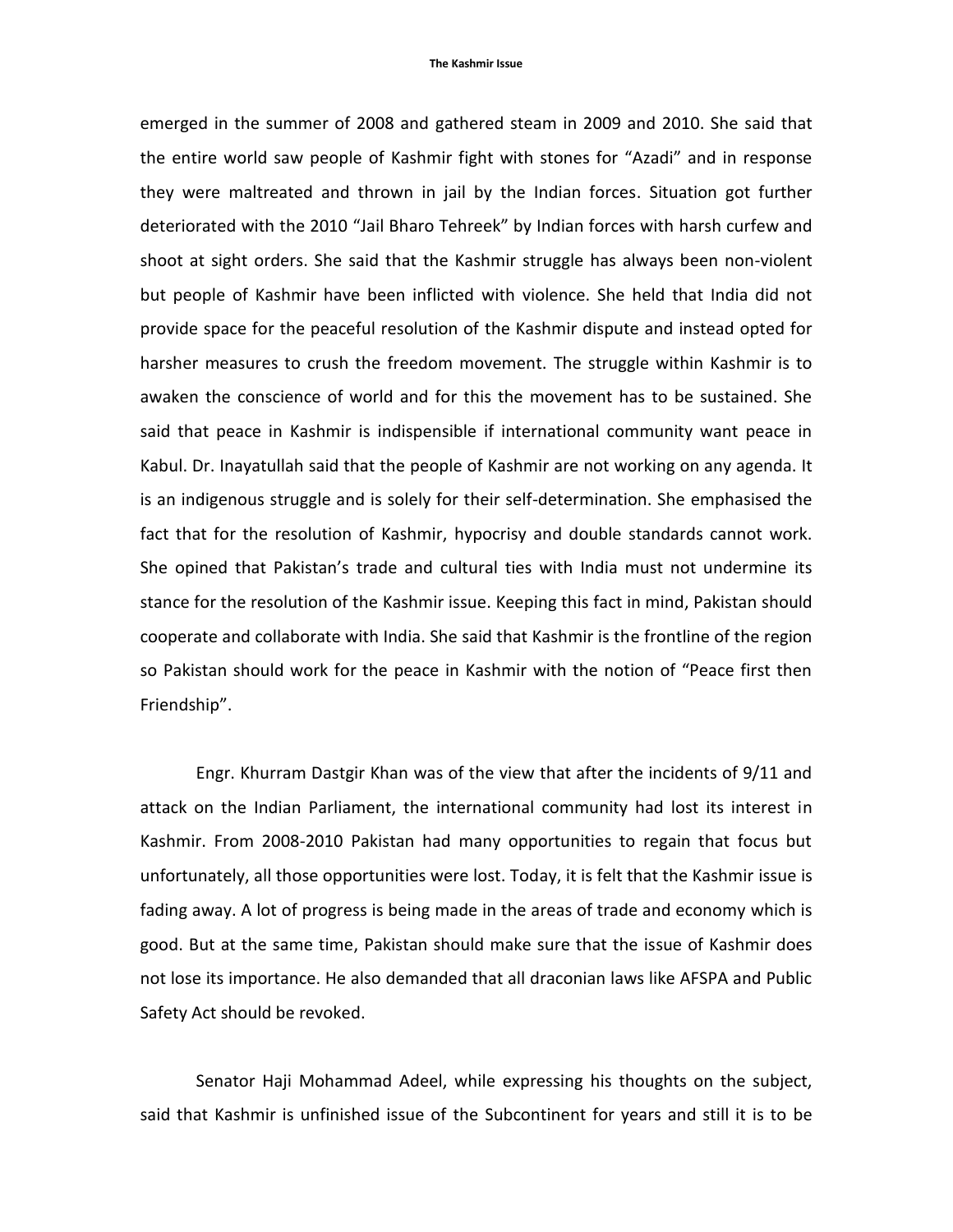resolved which is unfortunate for all. He said that Pakistan, for a stronger position on Kashmir, should work to resolve its own internal crisis. He said that Kashmir should be given the status it had in 1952. Haji Adeel deliberated that Pakistan should amend its constitution to ensure participation of minorities to contest for the seat of head of state or head of government, and this action would built up the confidence of Kashmir minorities (Buddhist etc) to join Pakistan. He held that Kashmir issue should be resolved as per the will of the people of Kashmir.

Mr. Akram Zaki was of the view that although India has failed to hold plebiscite in Kashmir under UN Security Council resolutions, however, referendum is held every year as on August of 14, Pakistani flags are raised whereas on August 15, there is hardly any Indian flag seen flying. He said that it is generally said that Hindus and Buddhists of Jammu and Ladakh region would not like to join Pakistan. Perhaps this is true, but then this also validates "Two Nation Theory". He said that the right of self-determination is a basic right and this right has been violated at two places – Kashmir and Palestine. In 1965, Pakistan failed to liberate Kashmir but the struggle was not abandoned. After 1971 war, Pakistan found itself in a very difficult position and the issue gradually lost its importance. After Zia, Kashmir issue was revived. Kashmir Day was started to be observed and the issue was raised at all international forums like OIC, EU and the UN. He also deplored the fact that the Kargil misadventure caused a great damage to the Kashmir cause. Talking about the recent unrest in Kashmir, Mr. Zaki said that India itself has accepted the fact that no other country was involved and it was an indigenous movement of the Kashmiri people. He hoped that the new government in Pakistan would carefully study the changing strategic environment in the region and take full advantage of it.

Mr. Yusuf Nasim talked at length about history of Kashmir dispute and articulated that India has violated the UN Resolutions and changed the demography of Kashmir across the Chenab River like in District of Jammu, Udhampur, Khathowa and Basoli etc. where non-Muslims are in majority now as the Kashmiris were forced to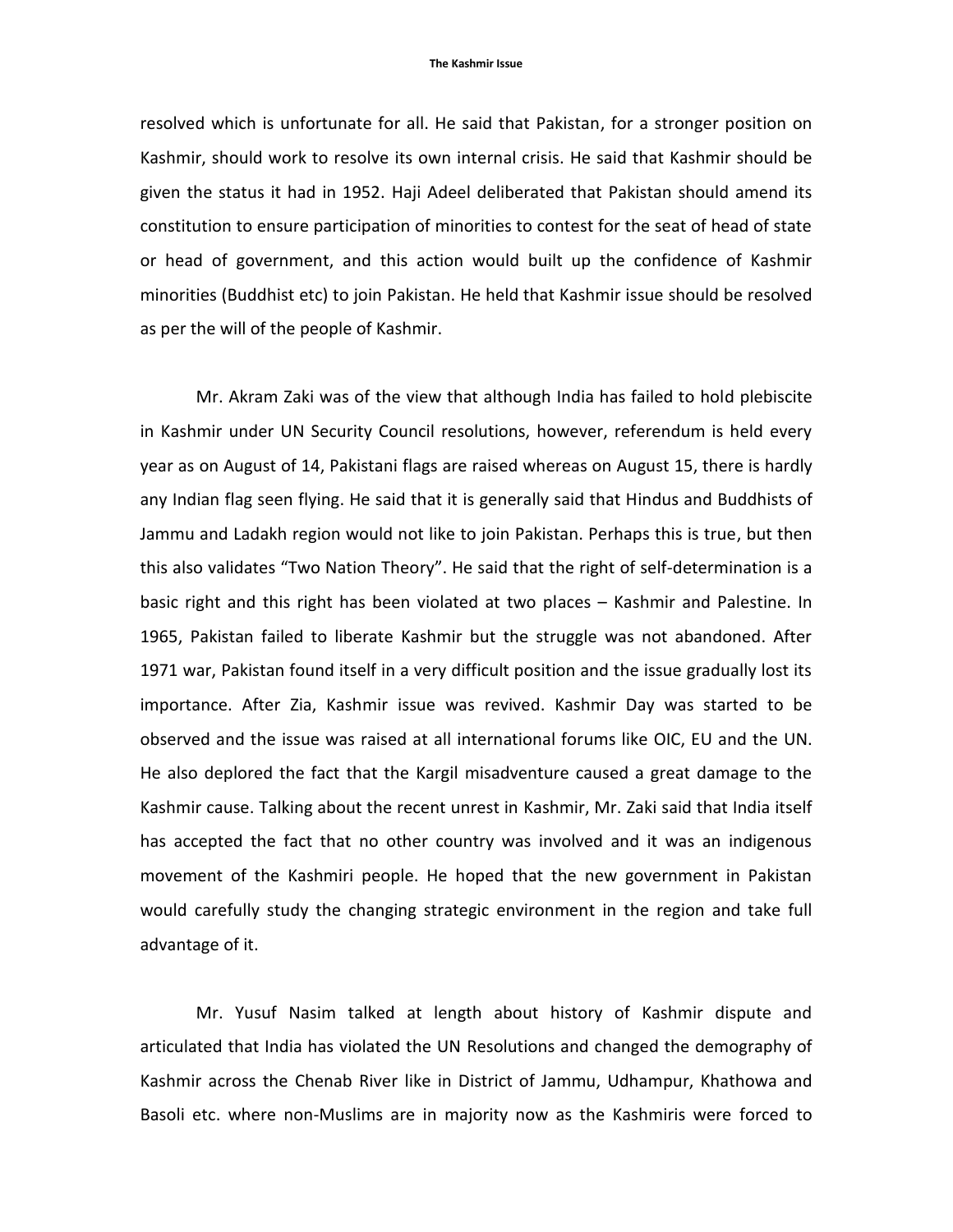leave those areas. He highlighted the fact that people of Kashmir always stick to Pakistan's approaches and want the peaceful resolution of Kashmir. He said that Kashmiris want Pak-India friendship but not at the stake of Kashmir. He stressed that Pakistan should adopt a sustained policy on the issue of Kashmir and the struggle for the independence of Kashmir would be uninterrupted till the victory.

Ambassador Saeed Khalid, while highlighting the concerns of international community regarding the massive abuses of human rights in Indian held Kashmir urged the international community to assert its weight to promote a peaceful solution to the Kashmir issue.

The presentations were followed by a question and answer session. A guest from the audience said that no mention has been made of one-third portion of Kashmir which is held by China. He also urged that Pakistan should take up the issue of violation of Indus Water Treaty and get its share of water. The Director General ISSI said that Indus Water Treaty is an agreement which has survived ups and downs of relationship between India and Pakistan and when there is a conflict, mechanism are there to deal with it. He also said that when the final settlement of Kashmir will take place, only then the issue of the portion of Kashmir with China can be raised.

Another guest strongly criticised Pakistan's decision to grant MFN status to India and said that the recent negotiations are total surrender and do not match Pakistan's national interest. Engr. Khurram Dastgir said that Pakistan is committed to increase trade with India but it will have to keep its eyes open. Issues like Sir Creek and Siachen should be solved on urgent basis. He shared his personal experience that Indians do not want to talk about issues other than trade. This is a very complex situation and would present a great challenge for the new government.

Dr. Attiya Inayatullah requested Engr. Khurram Dastgir being Chairman, Commerce Committee in the Parliament to appraise her whether granting of MFN